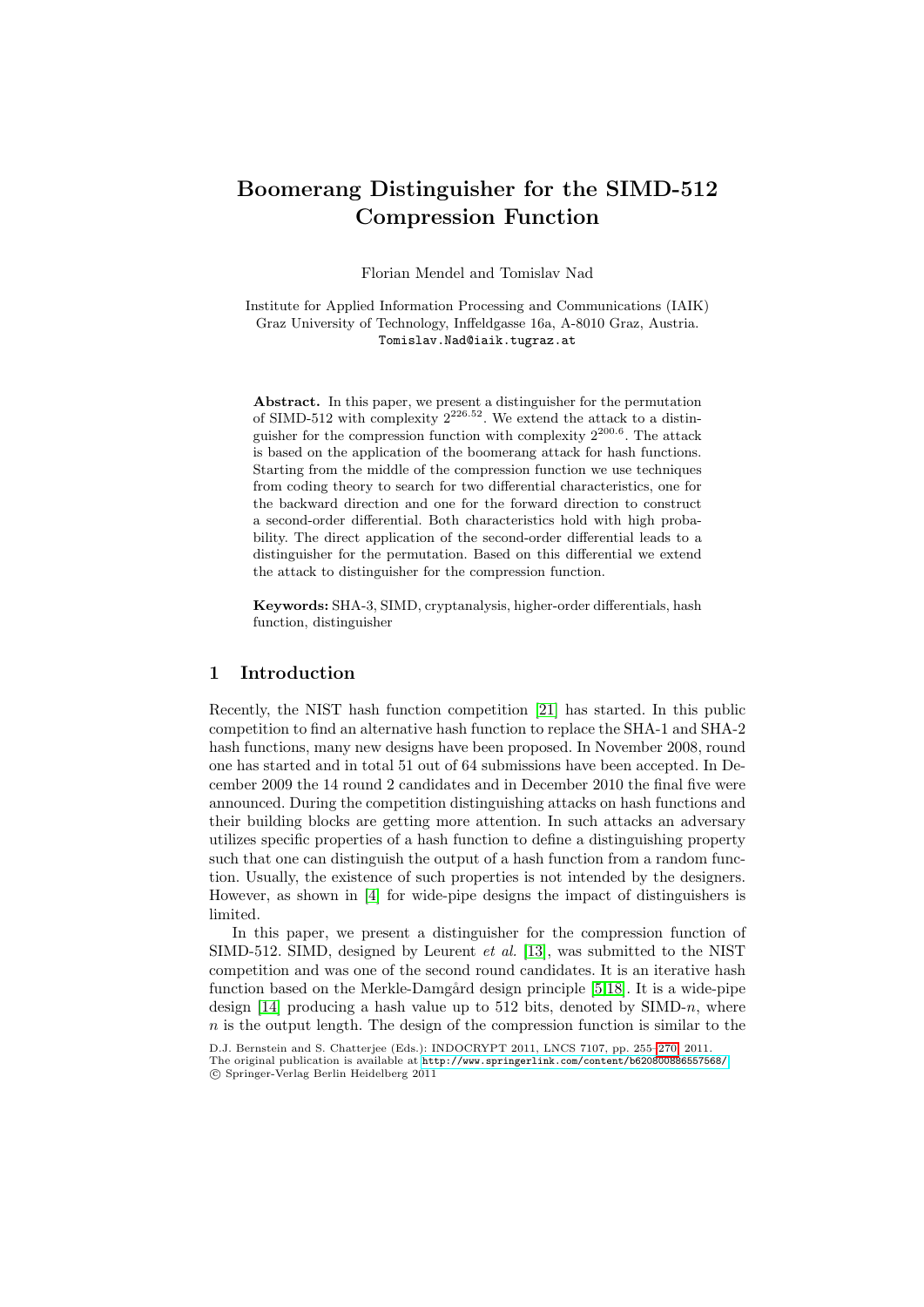MD4 family. For the remainder of this paper wherever we mention SIMD we refer to SIMD-512.

We will show how one can use the boomerang attack on a hash function to c[on](#page-12-3)struct a distinguisher with hi[gh](#page-2-0) probability. The first result is a distinguishing attack for the full permutation of SIMD-512 with complexity  $\approx 2^{226.52}$ . Next we show how this distinguisher can be extended to the full compression function of SIMD-512. with complexity  $\approx 2^{200.6}$ . The strategy to construct such second order differentials is based on the recently proposed cryptanalysis of reduced SHA-2 [12] and Blake [3].

The structure of this paper is a[s f](#page-11-0)ollows. In Section 2, we recall the basic definitions needed for the attack and give an overview how higher-order differentials can be used to attack hash functions. A short description of SIMD is given in Section 3. Section 4 presents the application on the permutation of SIMD-512. In Section 5, we show how the attack can be extended to the compression function of SIMD-512. Finally, we discuss the results in Section 6.

#### 1.1 Related Work

The amount of available cryptanalysis of SIMD is low compared to other candidates. Mendel and Nad presented the first attack on the full SIMD-512 compression function [15]. They used techniques from coding theory to find a differential characteristic that holds with probability  $2^{-507}$ . Based on this characteristic and the differential multicollision distinguisher introduced b[y B](#page-12-4)iryukov et al. [1] they constructed a distinguishing attack for the SIMD-512 compression function. Using IV/message modification the attack complexity was reduced to  $2^{427}$ . The differential path used some unwanted properties in the permutation of SIMD. Therefore, the designers tweaked the hash function by changing the permutations and round constants of SIMD to prevent the attack.

[A](#page-13-2) round reduced version of tweaked SIMD was attacked by Nikolić *et al.* [8]. They presented distinguishers for the compression function of SIMD-512 reduced to 24 round with a linearized message expansion and SIMD-512 reduced to 12 rounds with unmodified message expansion. Both are based on rotational properties [of](#page-12-0) the compression function. The success probabilities for the distinguishers are  $2^{-497}$  and  $2^{-236}$ , respectively.

Later Yu and Wang [27] presented a free-start near-collision attack for SIMD-256 reduced to 20 rounds and for SIMD-512 reduced to 24 rounds. The attack complexities are  $2^{107}$  and  $2^{208}$ , respect[ivel](#page-12-5)y. Furthermore, they showed a distinguisher for t[he fu](#page-12-6)ll compression function with complexity  $2^{398}$ .

Finally, th[e d](#page-12-7)esigners [4] publis[hed](#page-13-3) a free-start distinguisher for the compression function exploiting the existence of symmetric states. Furthermore, they showed that distinguishers without differences in the message have only a minimal impact on the security of the hash function.

Higher-order differentials have been introduced by Lai in [11] and first applied to block ciphers by Knudsen in [10]. The application to stream ciphers was proposed by Dinur and Shamir in [6] and Vielhaber in [23].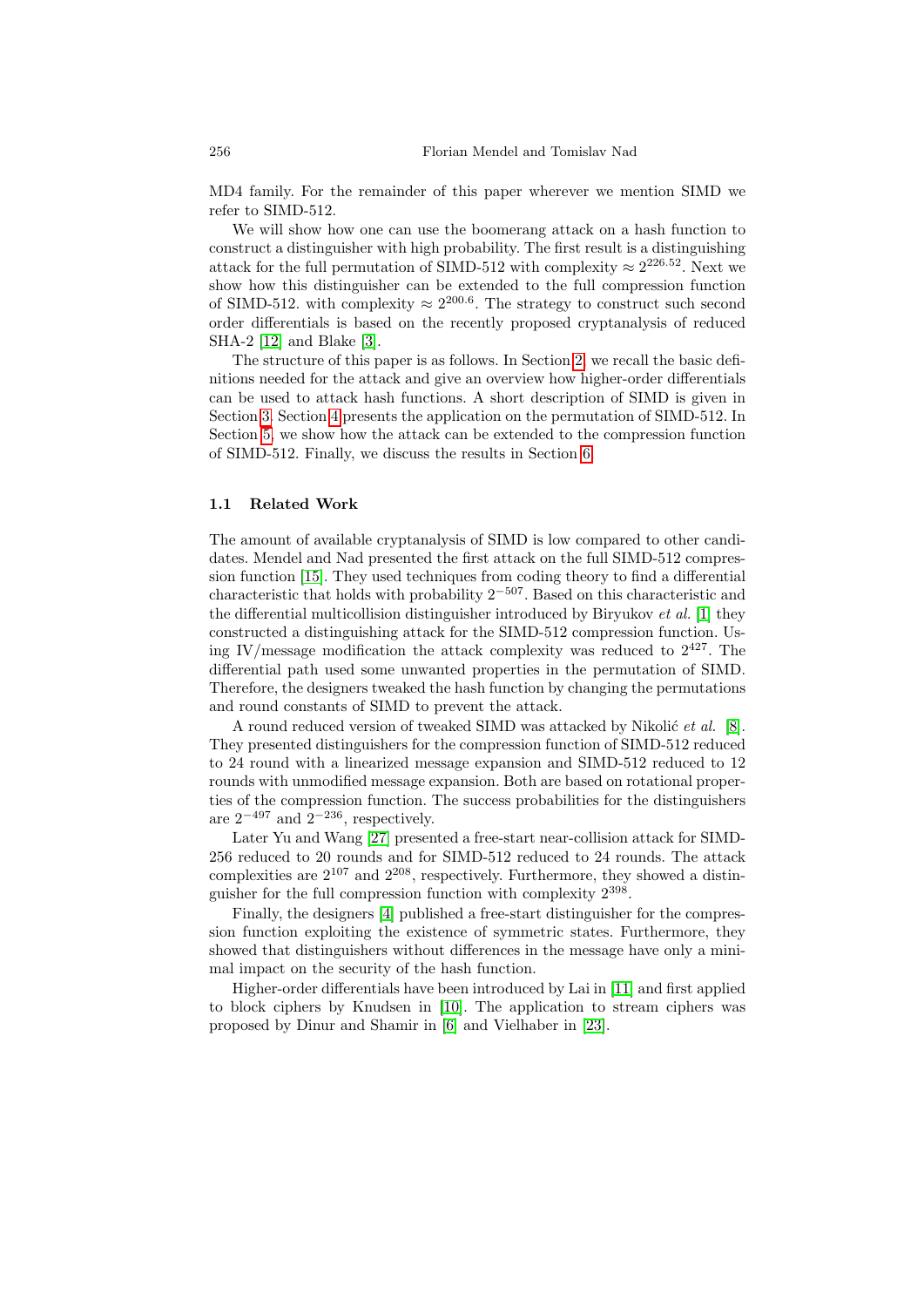Recently, Lamberger and Mendel [12] showed how higher-order differentials can be used to attack SHA[-256](#page-13-5) and presented a d[ist](#page-12-8)[ing](#page-12-9)uisher for 46 The attack sta[nd](#page-12-3)s between the *boomerang attack* and the *inside-out* attack which were both introduced by Wagner in the cryptanalysis of block ciphers [24]. A previous application of the boomerang attack to hash functions is due to Joux and Peyrin [9], who used the boomerang attack as a neutral bits tool to speed-up existing collision attacks. Another similar attack strategy for hash functions is the rebound attack introduced by Mendel et al. [17] and its extensions [7,16]. Furthermore, Biryukov et al. [3] presented a boomerang attack on the SHA-3 finalist Blake resulting in a distinguisher for 7 rounds of the Blake-32 compression function with a complexity of  $2^{232}$ .

Notation. For the remainder of this paper we use the notation presented in Table 1.

| Table 1.<br>Notation |
|----------------------|
|                      |

|  | notation description                                    |
|--|---------------------------------------------------------|
|  | $\overline{\neg X}$ linversion of X                     |
|  | $X \oplus Y$ bit-wise XOR of X and Y                    |
|  | $X + Y$  modular addition of X and Y                    |
|  | $X \ll n$ bit-rotation of X by n positions to the left  |
|  | $X \gg n$ bit-rotation of X by n positions to the right |
|  | $X \ll n$ bit-shift of X by n positions to the left     |
|  | $X \gg n$ bit-shift of X by n positions to the right    |

## <span id="page-2-0"></span>2 Higher-order Differentials and Hash Function

In order to find a distinguishing property we construct a second order differential collision for the compression f[unc](#page-12-5)tion. In this section we recall the basic definitions and giv[e a](#page-12-6) high level description of the attack strategy.

While a standard differential attack exploits the propagation of the difference between a pair of inputs to the corresponding outputs, a higher-order differential attack exploits the propagation of the difference between differences. Higherorder differential cryptanalysis was introduced by Lai in [11] and subsequently applied to block ciphers by Knudsen in [10]. We recall the basic definitions that we will need in the subsequent sections.

**Definition 1.** Let  $(S, +)$  and  $(T, +)$  be Abelian groups. For a function  $F: S \rightarrow$ T, the derivative at a point  $a \in S$  is defined as

$$
\Delta_a F(x) = F(x+a) - F(x). \tag{1}
$$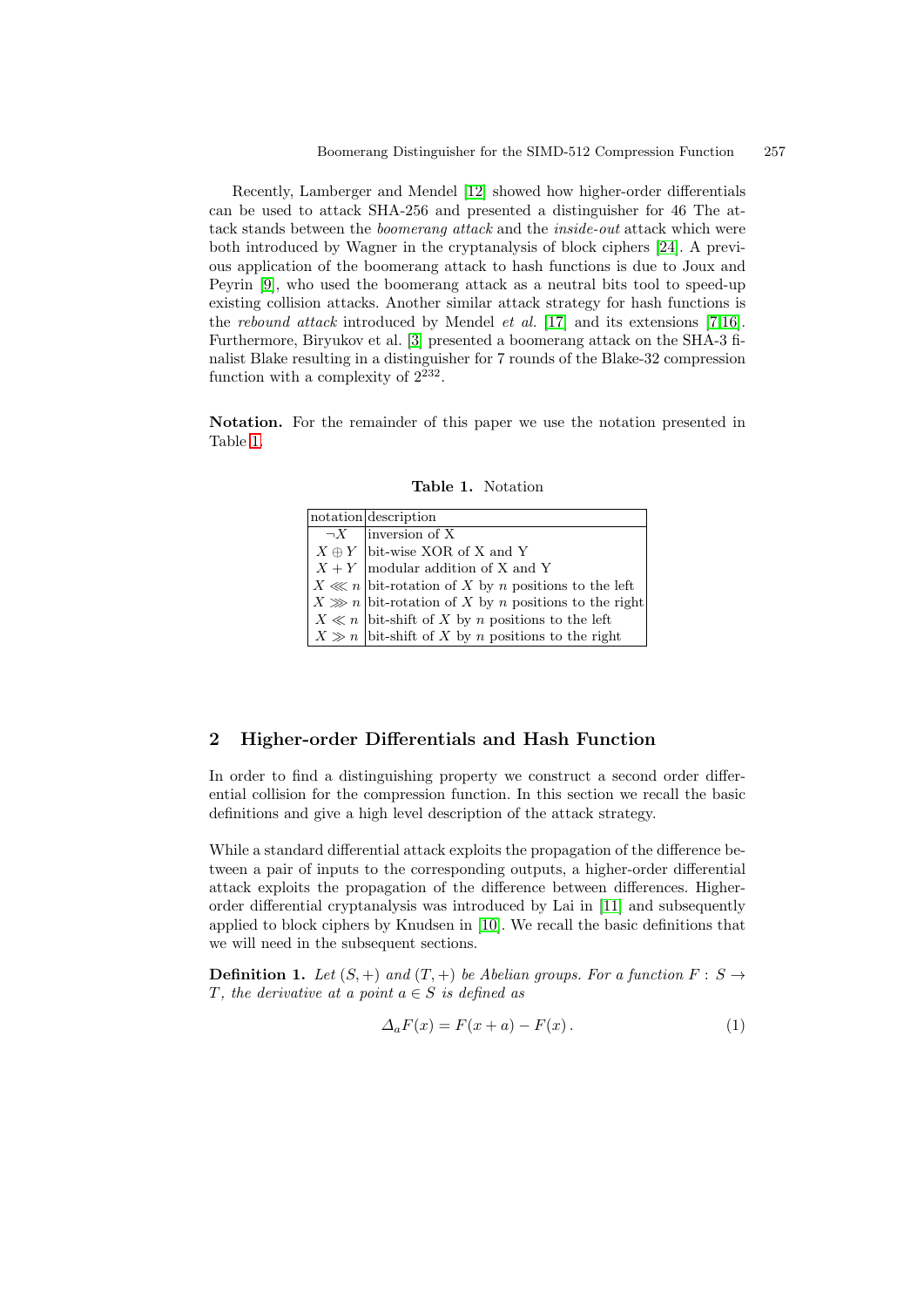The *i*-th derivative of F at  $(a_1, a_2, \ldots, a_i)$  is then recursively defined as

$$
\Delta_{a_1,\dots,a_i}^{(i)} F(x) = \Delta_{a_i}(\Delta_{a_1,\dots,a_{i-1}}^{(i-1)} F(x)).
$$
\n(2)

When applying differential cryptanalysis to a hash function, a collision for the hash function corresponds to a pair of inputs with output difference zero. Similarly, when using higher-order differentials we define a higher-order differential collision for a function  $F$  as follows.

**Definition 2.** An *i*-th order differential collision for a function  $F$  is an *i*-tuple  $(a_1, a_2, \ldots, a_i)$  together with a value  $x_0$  such that

$$
\Delta_{a_1,\dots,a_i}^{(i)} F(x_0) = 0.
$$
\n(3)

Note that the common definition of a collision for hash functions corresponds to a higher-order differential collision of order  $i = 1$ .

From (3) we see that we can freely choose  $i + 1$  of the input parameters, i.e.  $x_0$  and  $a_1, \ldots, a_i$ , which then fix the remaining input. Hence, the expected number of solutions to (3) is one after choosing  $2^{n/(i+1)}$  values for the inputs and the query complexity is:

$$
\approx 2^{n/(i+1)}\tag{4}
$$

In the following, we will only consider the case  $i = 2$  for which the query complexity of the attack is  $2^{n/3}$ .

In order to construct a second-order differential collision for the function  $F$ , we use a strategy recently proposed in cryptanalysis of reduced SHA-2 in [12]. The idea of the attack is quite simple. Assume we are given two differentials for  $F_0$  and  $F_1$  with  $F = F_1 \circ F_0$ , where one holds in the forward direction and one in the backward direction. To be more precise, we have

$$
F_0^{-1}(y + \beta) - F_0^{-1}(y) = \alpha
$$

and

$$
F_1(y + \gamma) - F_1(y) = \delta
$$

where the differential in  $F_0^{-1}$  holds with probability  $p_0$  and in  $F_1$  holds with probability  $p_1$ . Using these two differentials, we can now construct a second order differential collision for  $F$ . This can be summarized as follows (see also Figure 1).

- 1. Choose a random value for X and compute  $X^* = X + \beta$ ,  $Y = X + \gamma$ , and  $Y^* = X^* + \gamma.$
- 2. Compute backward from  $X, X^*, Y, Y^*$  using  $F_0^{-1}$  to obtain  $P, P^*, Q, Q^*$ .
- 3. Compute forward from  $X, X^*, Y, Y^*$  using  $F_1$  to obtain  $R, R^*, S, S^*$ .
- 4. Check if  $P^* P = Q^* Q$  and  $S R = S^* R^*$  is fulfilled.

Since

$$
P^* - P = Q^* - Q = \alpha, \text{ resp. } S - R = S^* - R^* = \delta,
$$
 (5)

will hold with probability at least  $p_0^2$  in the backward direction, resp.  $p_1^2$  in the forward direction and assuming that the differentials are independent the attack succeeds with a probability of  $p_0^2 \cdot p_1^2$ . Hence, the expected number of solutions to (5) is 1, if we repeat the attack about  $1/(p_0^2 \cdot p_1^2)$  times.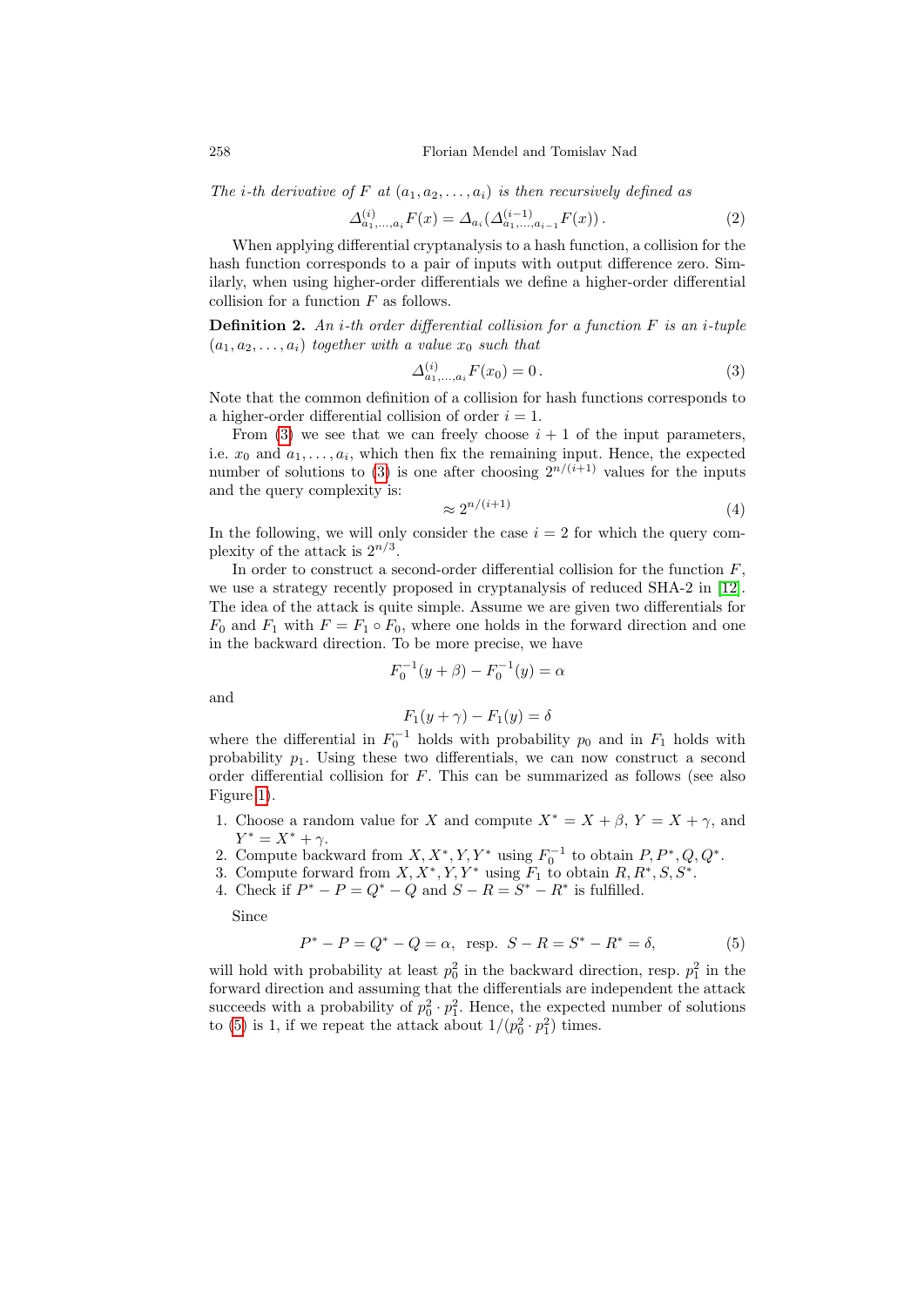

<span id="page-4-0"></span>Fig. 1. Schematic view of the attack.

# 3 Description of SIMD

SIMD is an iterative hash function that follows the Merkle-Damgård design. The main component of a Merkle-Damgård hash function is the compression function. In the case of SIMD-512 to compute the hash of a message  $M$ , it is first divided into  $k$  chunks of 1024 bits. By the use of a message expansion one block is expanded to 8192 bits. Then the compression function is used to compress the message chunks and the internal state. The padding rule to fill the last blocks is known as the Merkle-Damgård strengthening. The initial value of the internal state is called  $IV$  and is fixed in the specification of the hash function. The output of the hash function is given by computing a finalization function on the last internal state, which is a truncation for SIMD. The internal state of SIMD contains 32 32-bit wo[rds](#page-12-1) and is therefore twice as large as the output. SIMD consist of 4 rounds where each round consist of 8 steps. The feed-forward consists of four additional steps with the chaining value as message input. Since we inject differences only in the state variables and not in the message, our attack is independent from the message expansion and works for any given message. Therefore, we omit the description [of](#page-5-0) the message expansion. For a detailed description of the hash function we refer to [13].

## 3.1 SIMD Step Function

The core part of SIMD is the step function of the state update. Figure 2 illustrates the step function at step  $t$ . The state update consists of eight step functions in parallel. To make the step function dependent from each other,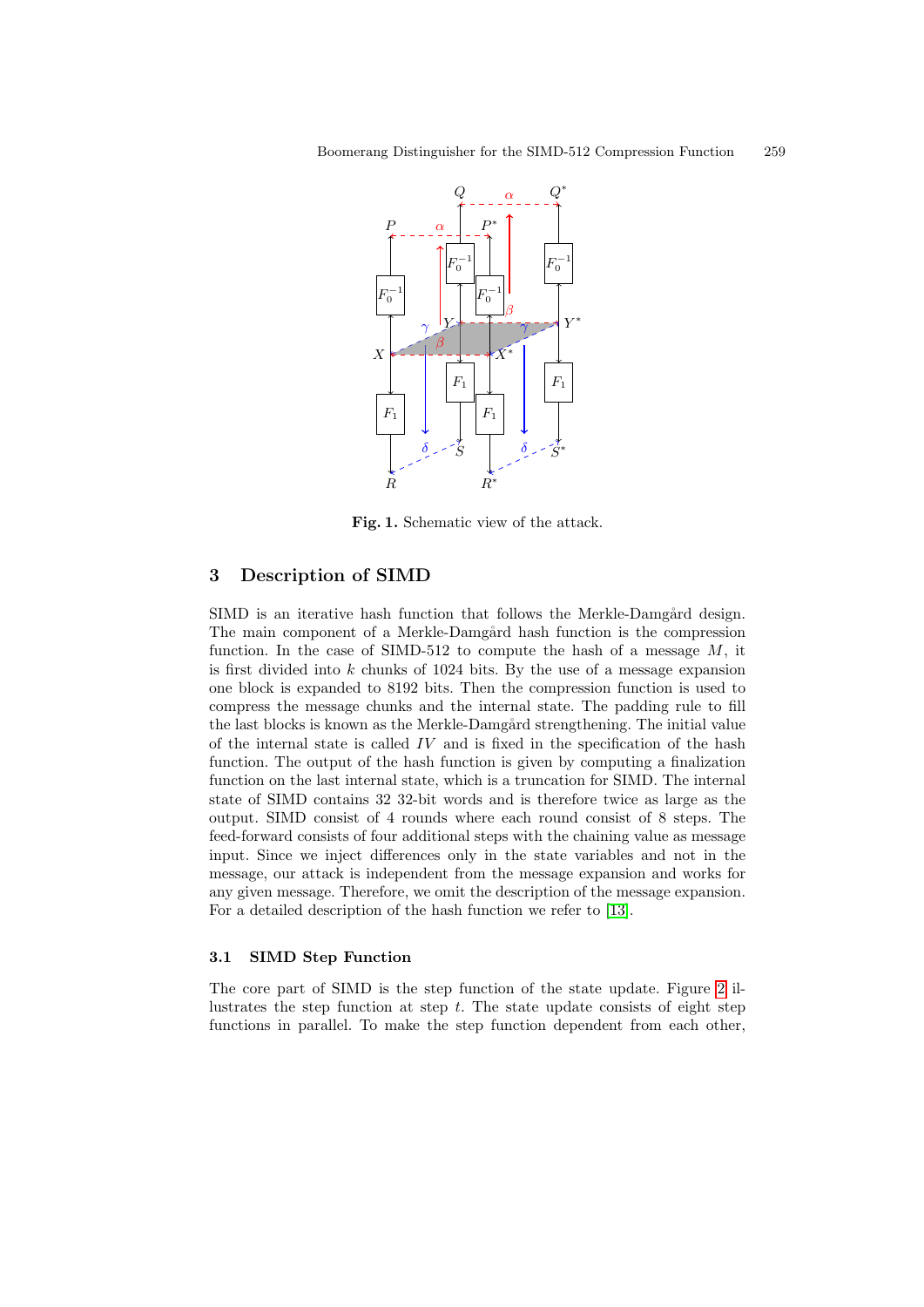$(A_{p^t(i)}^{t-1} \ll l^t)$  is included in a modular addition, where  $p^t(i)$  is a permutation, which is different for each step.



<span id="page-5-0"></span>**Fig. 2.** Update function of SIMD at step  $t, i = 0, \dots, 7$ .

Equation (6) is the formal definition of the step function, where  $+$  denotes the addition modulo  $2^{32}$ .

$$
A_i^t = (D_i^{t-1} + w_i^t + \Phi(A_i^{t-1} \cdot B_i^{t-1}, C_i^{t-1})) \lll s^t + (A_{p^t(i)}^{t-1} \lll r^t)
$$
  
\n
$$
B_i^t = A_i^{t-1} \lll r^t
$$
  
\n
$$
C_i^t = B_i^{t-1}
$$
  
\n
$$
D_i^t = C_i^{t-1}
$$
  
\n(6)

The permutation  $p$  for SIMD-512 is given by:

$$
p^{0}(x) = x \oplus 1
$$
  
\n
$$
p^{1}(x) = x \oplus 6
$$
  
\n
$$
p^{2}(x) = x \oplus 2
$$
  
\n
$$
p^{3}(x) = x \oplus 3
$$
  
\n
$$
p^{4}(x) = x \oplus 5
$$
  
\n
$$
p^{5}(x) = x \oplus 7
$$
  
\n
$$
p^{6}(x) = x \oplus 4
$$

The permutation used at step t is  $p^t \mod 7$ . As mentioned before, the 32 steps of SIMD are divided into 4 rounds, each consisting of 8 steps. The boolean function  $\Phi$  and the rotation constants (s and r) for a round are given in Table 2. The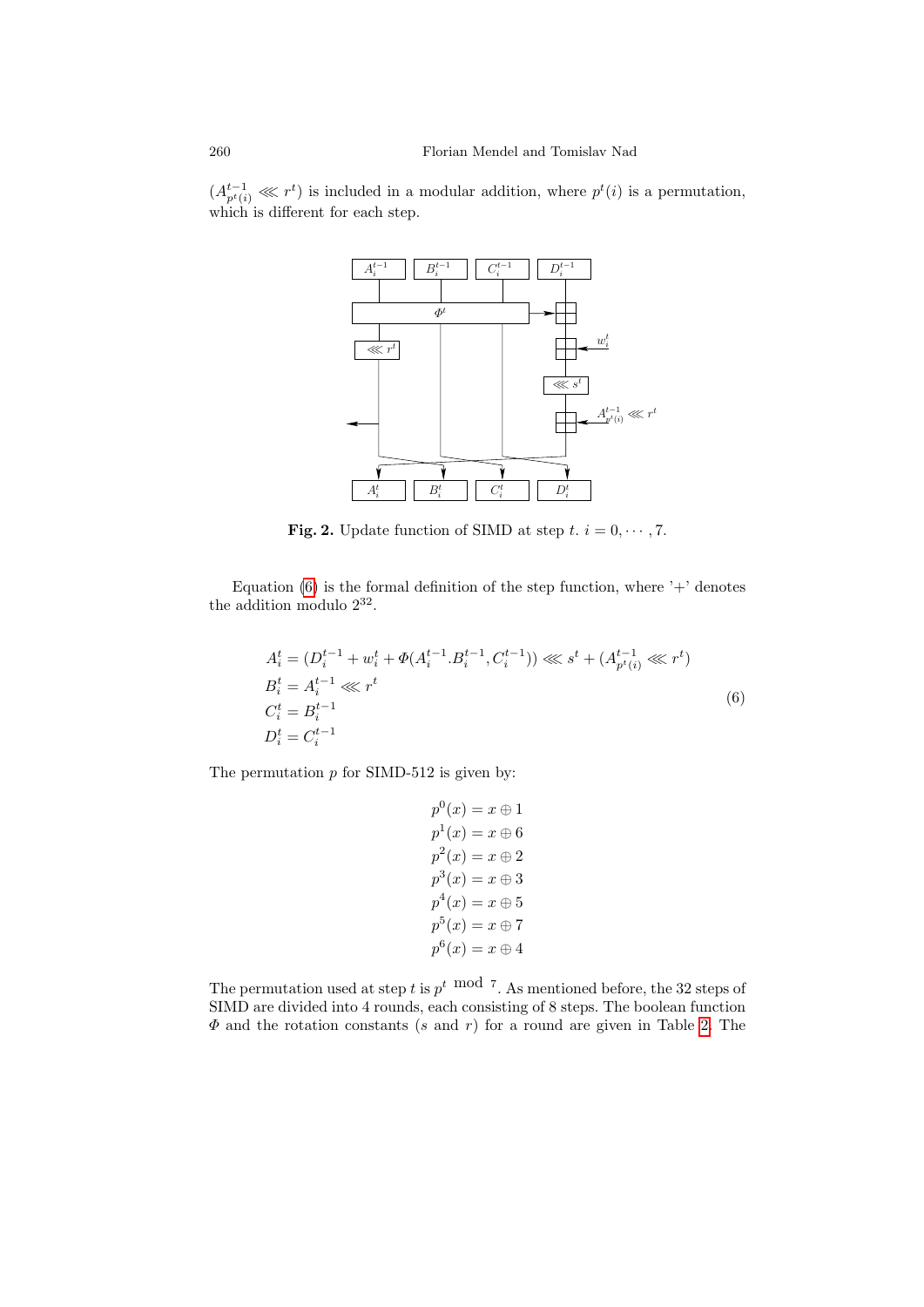Boomerang Distinguisher for the SIMD-512 Compression Function 261

Table 2.  $\varPhi$  and rotation constants for a round.

| step           | Ф   | $\boldsymbol{r}$ | S       |
|----------------|-----|------------------|---------|
| 0              | ΙF  | $\pi_0$          | $\pi_1$ |
| 1              | ΙF  | $\pi_1$          | $\pi_2$ |
| $\overline{2}$ | ΙF  | $\pi_2$          | $\pi_3$ |
| 3              | ΙF  | $\pi_3$          | $\pi_0$ |
| 4              | MAJ | $\pi_0$          | $\pi_1$ |
| 5              | MAJ | $\pi_1$          | $\pi_2$ |
| 6              | MAJ | $\pi_2$          | $\pi_3$ |
| 7              | MAJ | $\vert_{\pi_3}$  | $\pi_0$ |

Boolean functions IF and MAJ are defined as follows:

 $f_{IF}(x, y, z) = (x \wedge y)|(\neg x \wedge z)$  $f_{IF}(x, y, z) = (x \wedge y)|(x \wedge z)|(y \wedge z).$ 

In Table 3 the rotation constants for each round are given. The feed-forward

Table 3. Rotation constants for each round.

| round $ \pi_0 \pi_1 \pi_2 \pi_3$ |    |    |          |    |
|----------------------------------|----|----|----------|----|
|                                  | 3  |    | 23 17 27 |    |
|                                  | 28 | 19 | -22      |    |
| 2                                | 29 | 9  | 15       | 5  |
| 3                                |    | 13 |          | 25 |

consist of four steps using the same step function. Table 4 lists the used Boolean function and the rotation constants for the feed-forward. In the feed-forward the

Table 4.  $\Phi$  and rotation constants for the feed-forward of SIMD

| step | $\boldsymbol{\varPhi}$ |    | S  |
|------|------------------------|----|----|
|      |                        |    | 13 |
|      |                        | 13 |    |
| 2    |                        |    |    |
| 9    |                        |    |    |

chaining value is used as message input. In the first step  $A_i^0$ , in the second step  $B_i^0$ , in the third  $C_i^0$  and in the fourth  $D_i^0$  for  $i = 0, \ldots, 7$  are used.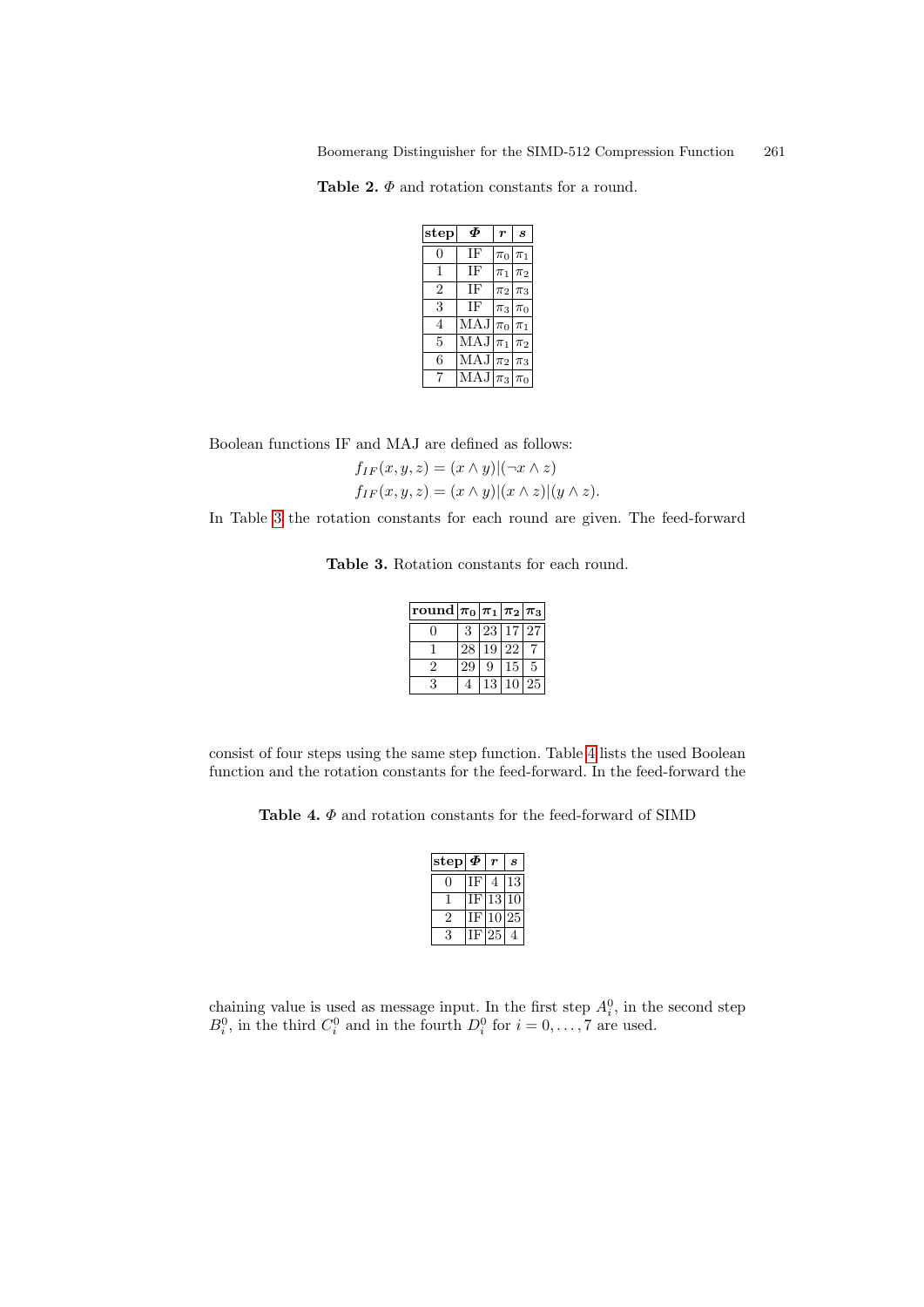## 4 Application on SIMD-512

[I](#page-12-10)n this section we will show how to construct a second order differential collision which suits as a distinguishing property for the full permutation (compression function without feed-forward) of SIMD-512. For the permutation of SIMD-512 the a[tta](#page-9-0)ck strategy can be directly applied using a good differential characteristic for the forward and backward direction. We show how we construct such differential characteristic and compute the complexities. In contrast to the attack on SHA-256 [12], where the second-order collision for the internal block cipher immediately transfers to the compression function, we need to overcome the feed-forward which performs 4 additional steps with the chaining value as message input. In Section 5 we show how the attack can be extended to the compression function using a weaker attack scenario.

#### 4.1 Searching for Characteristics

A common approach to constr[uct](#page-12-11) differential characteristics, which have a high probability, is to use a linearized approximation of the attacked hash function. As observed by Rijmen and Oswald [22], all differential characteristics for a linearized hash function can be seen as the codewords of a linear code. To find good differential characteristics we used the same technique as Mendel and Nad in the cryptanalysis of the first version of SIMD [15]. The procedure can be described in the following way:

- Linearize the step function of SIMD, i.e. replace all nonlinear operations with linear ones.
- Construct a generator matrix.
- Use a probabilistic algorithm from coding theory to search for codewords with low Hamming weight.

The nonlinear parts of the step function are the modular additions and the Boolean function IF and MA[J. In](#page-13-6) the attack, we replace all modular additions by XORs. Since we aim for a characteristic with low Hamming weight, we replace the Boolean functions with the 0-function, *i.e.* we block each input difference in  $\Phi$  such that the output difference is always zero. This has probability  $1/2$  in most cases. Note that there is exactly one input difference for IF and one for MAJ where the output difference is always one. Such characteristics are discarded.

For the search we used the CodingTool Library [20], which is an open-source implementation of the needed coding theoretic algorithms and data structures. We searched for good differential characteristics for the backward and forward direction with no differences in the message. Moreover, we also searched for a good starting step. One would expect that starting from the exact middle (round 16) would result in the best probability, but it turns out that moving the starting step two steps further, results in a better overall probability.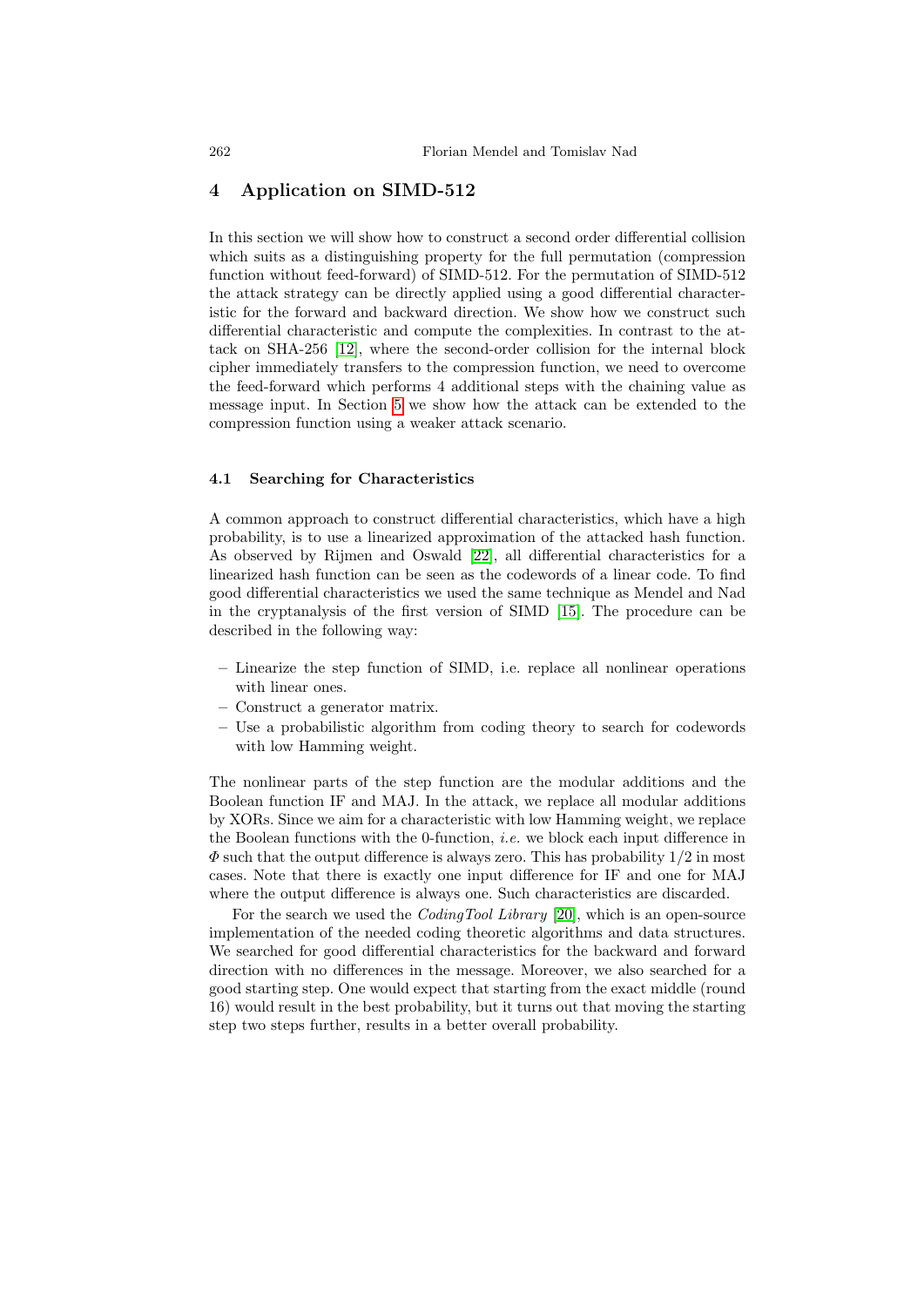<span id="page-8-0"></span>Differential Characteristics. The complete differential characteristics are given in Appendix A. To describe the differential characteristics we used signedbit differences introduced by Wang et al. [26] in the cryptanalysis of MD5. The advantage of using signed-bit differences is that there exists a unique mapping to both XOR and modular differences.

The characteristic for the backward direction consists of the first 18 steps of the permutation and has Hamming weight 72. The characteristic for the forward direction consists of the last 14 steps of the permutation and has Hamming weight 52.

To estimate the success probability of each characteristic we used the same heuristic as in [15]. The probability for blocking a difference in one bit at the input of IF or MAJ is  $1/2$  or 0 for some cases, but then the characteristic is discarded. Hence, the total probability is determined by the sum of all differences at the input. Differences at the same bit positions are counted only once. For the modular additions carries are not prevented for each bit difference. By allowing carries in the first addition, one can compensate them at the second addition. However, the rotation after the first modular addition needs to be considered. Therefore, the probability in this part is slightly decreased, but results in a overall increase. Table 5 summarizes the overall probability of each characteristic.

Table 5. Summary of the success probabilities.

|          | characteristic Hamming weight probability |                  |
|----------|-------------------------------------------|------------------|
| backward | 79.                                       | $2^{\sim}$ 72.04 |
| forward  | 52                                        | $2 - 51.4$       |

#### 4.2 Independency of the Characteristics

The assumption on independent characteristics is quite strong (cf. [19]). Nevertheless, one can check this property easily for few steps in both directions, which was [do](#page-2-0)ne for the presented characteristics. Furthermore, the used characteristics have a low Hamming weight, which makes it very unlikely that they interfere with each other.

#### 4.3 Complexity of the Attac[k](#page-13-7)

As described in Section 2 the generic complexity for the attack is  $2^{n/3}$ . For the SIMD compression function  $n$  is 1024 bits. Hence, the generic complexity is  $\approx 2^{342}$ . The total complexity of the attack based on the presented characteristic is  $(2^{72.04} \cdot 2^{51.4})^2 \approx 2^{247}$  which can be improved by ignoring conditions at the end. As was already observed by Wang  $et \ al.$  [25] in the cryptanalysis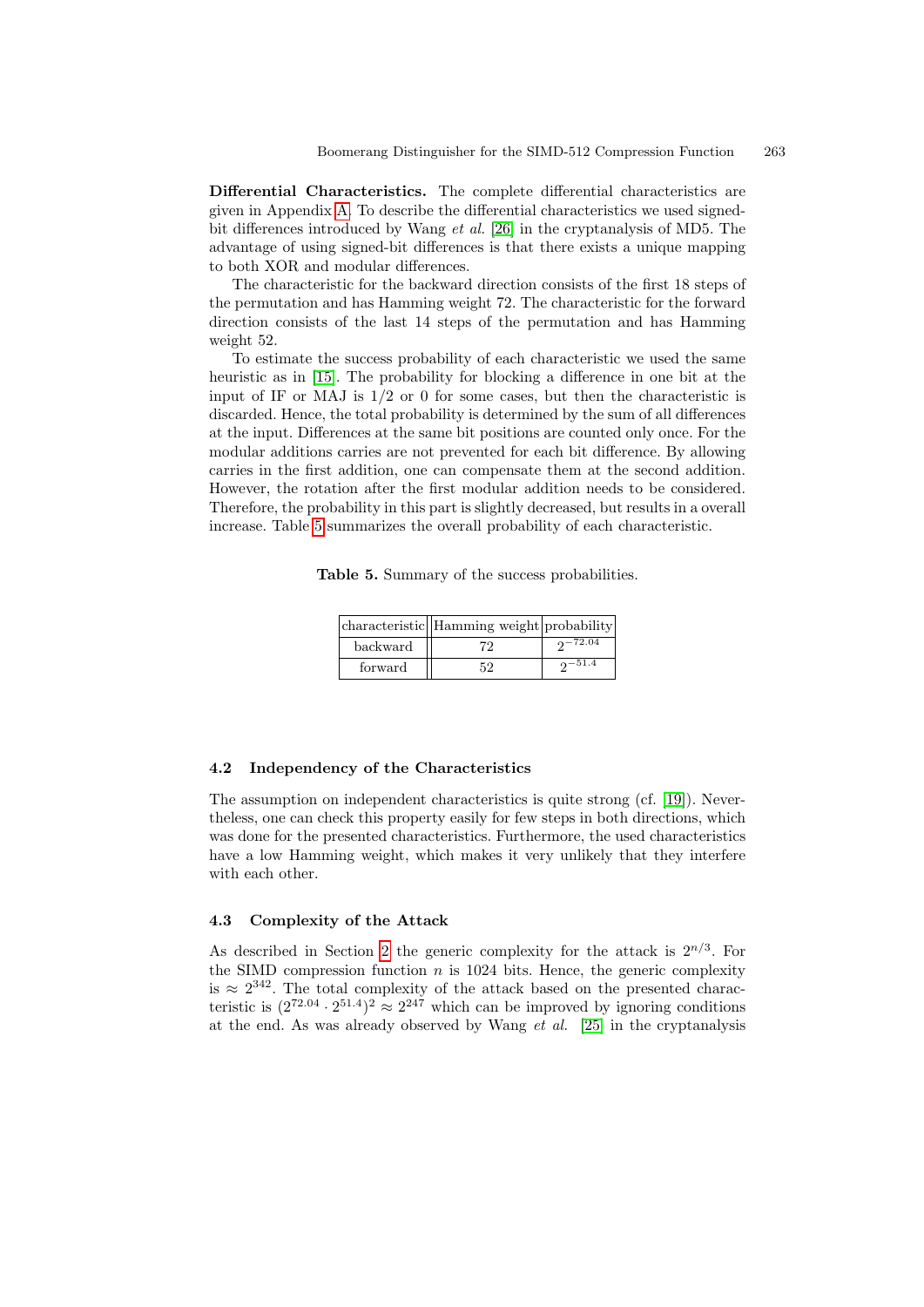of SHA-1 conditions resulting from the modular addition in the last steps of the differential characteristic can be ignored, due to the fact that carries can be ignored since the modular difference at the output stays the same. This reduces the complexity by a factor  $2^{8.24}$  in the backward direction and  $2^2$  in the forward direction which improves the overall complexity by a factor of  $2^{2 \cdot 10.24}$  resulting in 2226.<sup>52</sup> .

<span id="page-9-0"></span>Remark: Note that we also have the freedom to choose the actual values for the state (at the beginning of each characteristic) and for the message. Message/chaining input modification can be used to improve the attack complexities further.

#### 5 Extending the Attack to the Compression Function

In contrast to SHA-2 it is not easy to extend the second-order differential collision to the compression function since the feed-forward of SIMD is non-linear. However, the first step of the feed-forward is almost linear and therefore we can show non-random properties in the output of the state variables  $D_i$  for  $i=0,\ldots,7$ .

In the feed-forward 4 additional steps with the initial value as message input are performed. This destroys the distinguishing property at the output of the permutation. However, the values of  $D_i^{36}$  for  $i = 0, \ldots, 7$  (output of the feedforward) are determined already in the first step of the feed-forward and not modified in the other three steps. By considering only  $D_i^{36}$  for  $i = 0, \ldots, 7$  and accordingly only  $A_i^0$  for  $i = 0, \ldots, 7$  of the initial value the attack complexity is only slightly increased. Consequently, the dimension of the input and output space for the distinguisher is reduced to  $256$  bits  $(8 \cdot 32)$ . However, by fixing the differences in the rectangle in the middle of [t](#page-4-0)he second-order differential [ch](#page-10-0)aracteristic one can construct a distinguisher for the compression function.

#### 5.1 Distinguisher for the Compression Function

For the feed-forward of SIMD we extend the scheme shown in Figure 1 to the one shown in Figure 3. The function  $F_2$  takes two inputs, namely the state of the last step and the chaining value. As mentioned before we consider only  $A_i^0$ in the initial value and  $D_i^{36}$  at the output [wh](#page-12-3)ich is denoted by the quartets  $\{P_{A_i}, P_{A_i}^*, Q_{A_i}, Q_{A_i}^*\}$  and  $\{\tilde{R}_{D_i}, \tilde{R}_{D_i}, \tilde{S}_{D_i}, \tilde{S}_{D_i}\}$ , respectively.

So far we have considered the inputs X,  $\beta$  and  $\gamma$  to be unrelated. Due to the way we build the second-order [colli](#page-8-0)sions, we can see that they are the inputs to a rectangle, hence they are related in the middle of the rectangle (gray layer in Figure 3). Therefore, we can extend the attacks by fixing  $\beta$  and  $\gamma$ , since the complexity of the generic case for this type of attacks is  $2^n$  (or  $2^t$ ) [3]. Since we show non-randomness only in part of the output, namely  $D_i$  for  $i = 0, \ldots, 7$ , the generic complexity of the attack becomes  $2^t = 2^{8 \cdot 32} = 2^{256}$ . Hence, by using the second-order differential characteristic from Section 4.1 one can construct a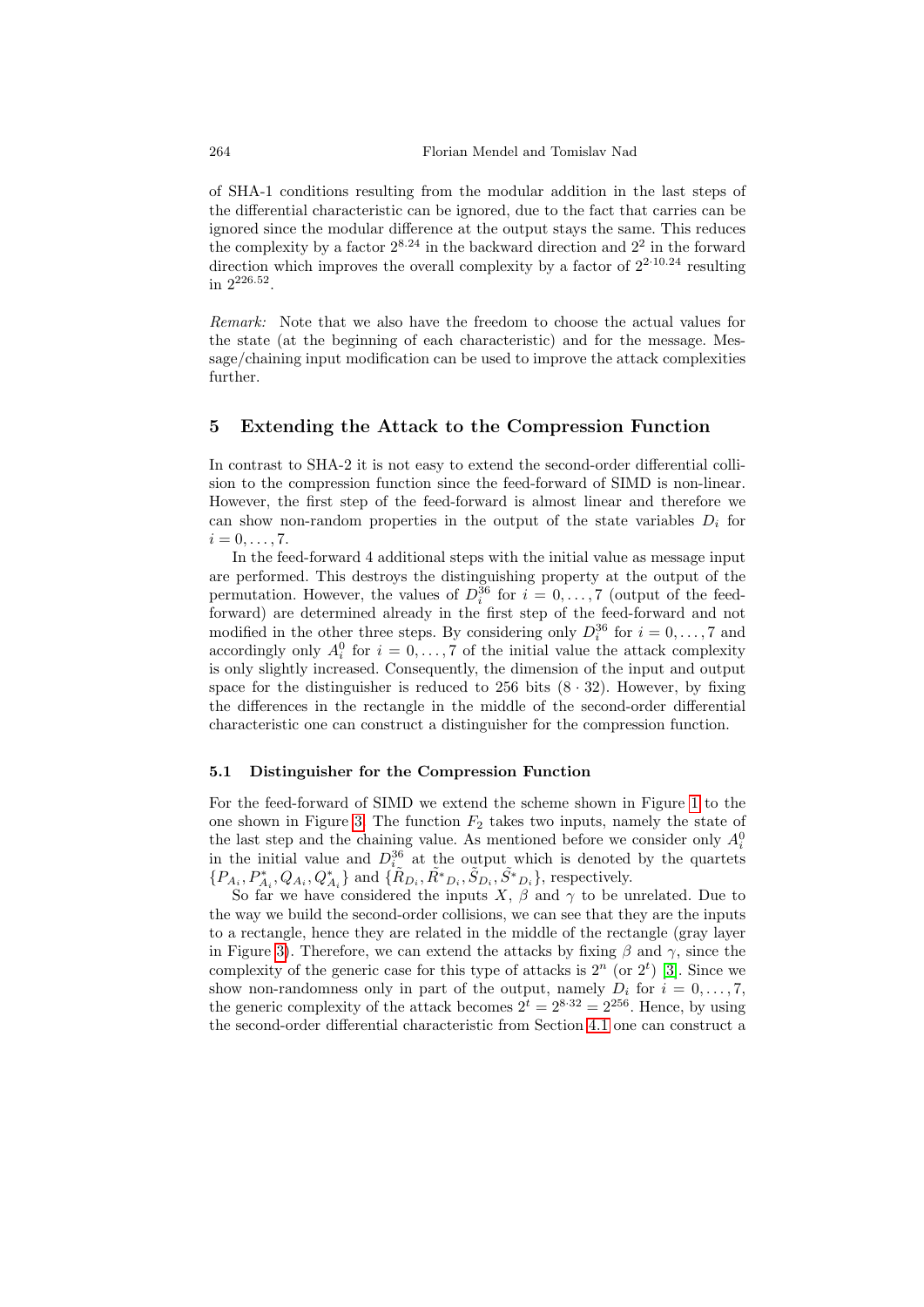distinguisher for the compression function of SIMD. Note that the distinguisher becomes even more powerful if the attacker can find several of the above quartets with the same difference.

To summarize, the algorithm works as follows:

- 1. Use the differential from Section 4.1
- 2. Choose a random value for X and compute  $X^* = X + \beta$ ,  $Y = X + \gamma$ , and  $Y^* = X^* + \gamma.$
- 3. Compute backward from  $X, X^*, Y, Y^*$  using  $F_0^{-1}$  to obtain  $P_{A_i}, P_{A_i}^*, Q_{A_i}, Q_{A_i}^*$
- 4. Compute forward from  $X, X^*, Y, Y^*$  using  $F_1$  and  $F_2$  to obtain  $\tilde{R}_{D_i}, \tilde{R^*}_{D_i}, \tilde{S}_{D_i}, \tilde{S^*}_{D_i}.$
- 5. Check if  $P_{A_i}^* P_{A_i} = Q_{A_i}^* Q_{A_i}$  and  $\tilde{S}_{D_i} \tilde{R}_{D_i} = \tilde{S}^*_{D_i} \tilde{R}^*_{D_i}$  and therefore  $P_{A_i}^* - P_{A_i} - Q_{A_i}^* + Q_{A_i} + \tilde{S}_{D_i} - \tilde{R}_{D_i} - \tilde{S}^*_{D_i} + \tilde{R}^*_{D_i} = 0$  is fulfilled.



<span id="page-10-0"></span>Fig. 3. Extending the attack to the compressi[on](#page-14-0) function.

#### 5.2 Complexity of the Attack

As mentioned before the attack complexity is increased slightly by the feedforward. In fact using the backward and forward characteristics from Table 6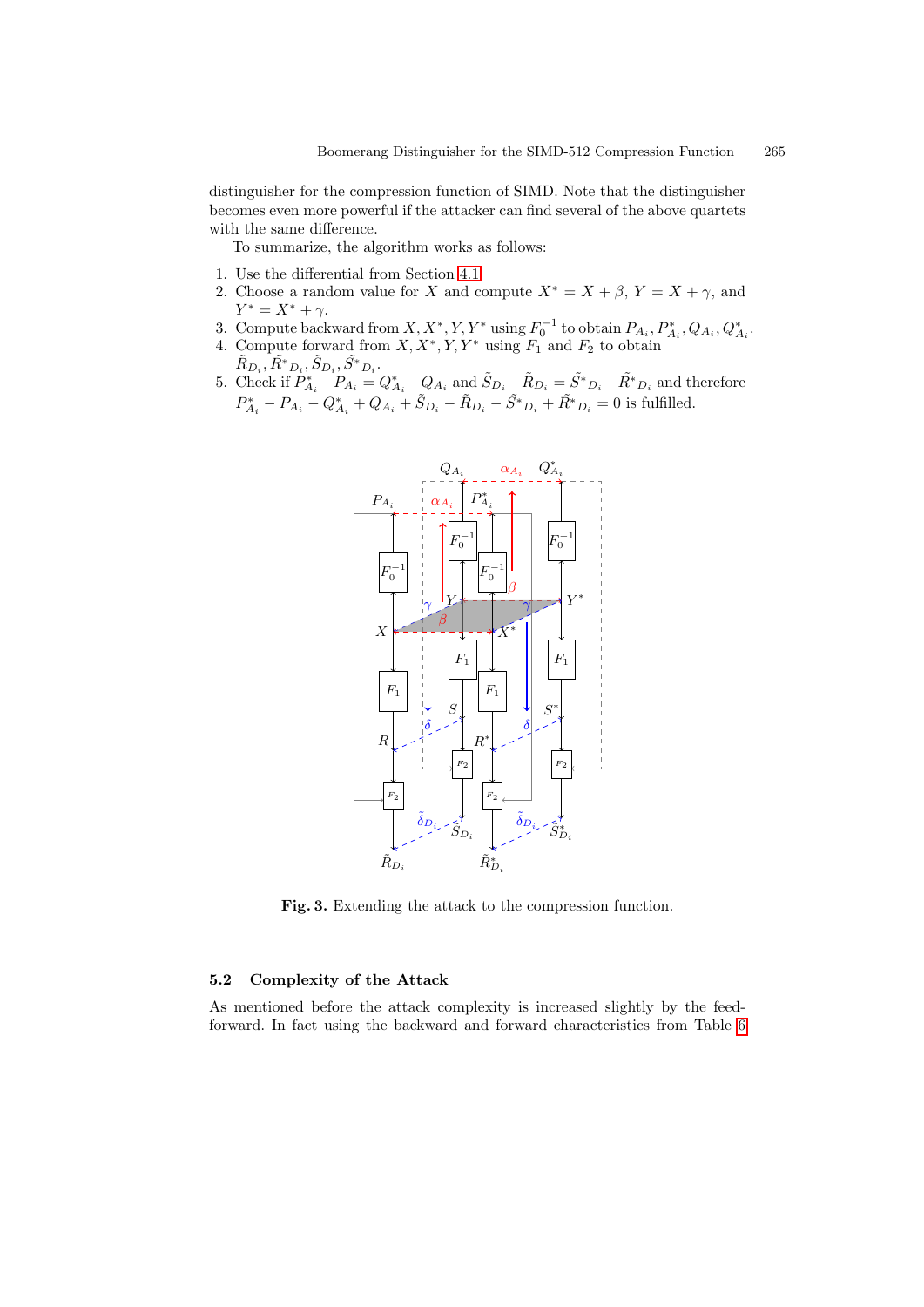and Table 7 the additional costs are negligible. In backward direction we have at the end only a difference in  $\Delta A_6^{-1}$  which needs to be considered. This difference is rotated to the left by s bits. In the forward direction we have differences in  $\Delta B_0^{31}$ and  $\Delta A_3^{31}$ . Both are input to the Boolean IF function. Blocking each difference at the input of the IF f[unc](#page-12-11)tion costs  $2^2$  for both differences. Additionally,  $\Delta A_3^{31}$ is used to compute  $\Delta A_6^{32}$  in the following way:

$$
\Delta A_6^{32} = (\Delta D_6^{31} + \Delta A_6^{-1} + IF(\Delta A_6^{31}, \Delta B_6^{31}, \Delta C_6^{31})) \ll 3^{32} + (\Delta A_3^{31} \ll 3^{32})
$$
 (7)

In Equation (7) only  $\Delta A_6^{-1}$  and  $\Delta A_3^{31}$  have differences. Only the rotation to the left by  $s^{32}$  bits adds a complexity about  $2^1$  [15].

Finally, we can ignore the costs of the last three steps in the backward  $(2^{8.24+7+5})$  and forward  $(2^{1+1.4+2})$  direction since we only consider the state variables  $A_i$  and  $D_i$  for  $i = 0, \ldots, 7$  respectively. The differences in these variables do not change in the last three steps. Therefore, the total complexity is  $(2^{72.04-20.24} \cdot 2^{51.4-4.4})^2 \cdot 2^1 \cdot 2^2 \approx 2^{200.6}.$ 

<span id="page-11-0"></span>Hence, one can distinguish the compression function of SIMD from a random function with a complexity of about  $2^{200.6}$ . Note that the generic complexity for this attack is  $2^{256}$ .

### 6 Conclusions and Discussion

In this paper, we present a distinguisher for the full permutation of SIMD-512 by an application of the boomerang attack on hash functions. Starting from the middle of the compression function we used techniques from coding theory to search for two differential characteristics, one for the backward direction and one for the forward direction, which hold with high probability. Then we construct a second-order differential and define a distinguishing property such that we can distinguish the permutation fr[om](#page-13-2) a random permutation with a complexity of  $2^{226.52}$ .

Furthermore, we extend the attack to the full compression function of SIMD-512. By fixing the differences [in](#page-12-0) the rectangle we can distinguish the output of the compression function from a random function with a complexity of  $2^{200.6}$ compression function evaluations. This is a significant improvement to the current best known distinguisher with complexity  $2^{398}$  [27].

However, our attack does not invalidate the security claims of the designers since it seems difficult to extend such an attack to the hash function and most of the security comes from the message expansion. In [4] the designers presented a more detailed analysis of SIMD regarding differential paths without differences in the message and are claiming that such characteristics does not affect the security of the SIMD hash function. Nevertheless, the results presented in this paper show how boomerang like attacks can be effectively used on compression functions. Furthermore, the results contribute to a better understanding of the security margin of SIMD.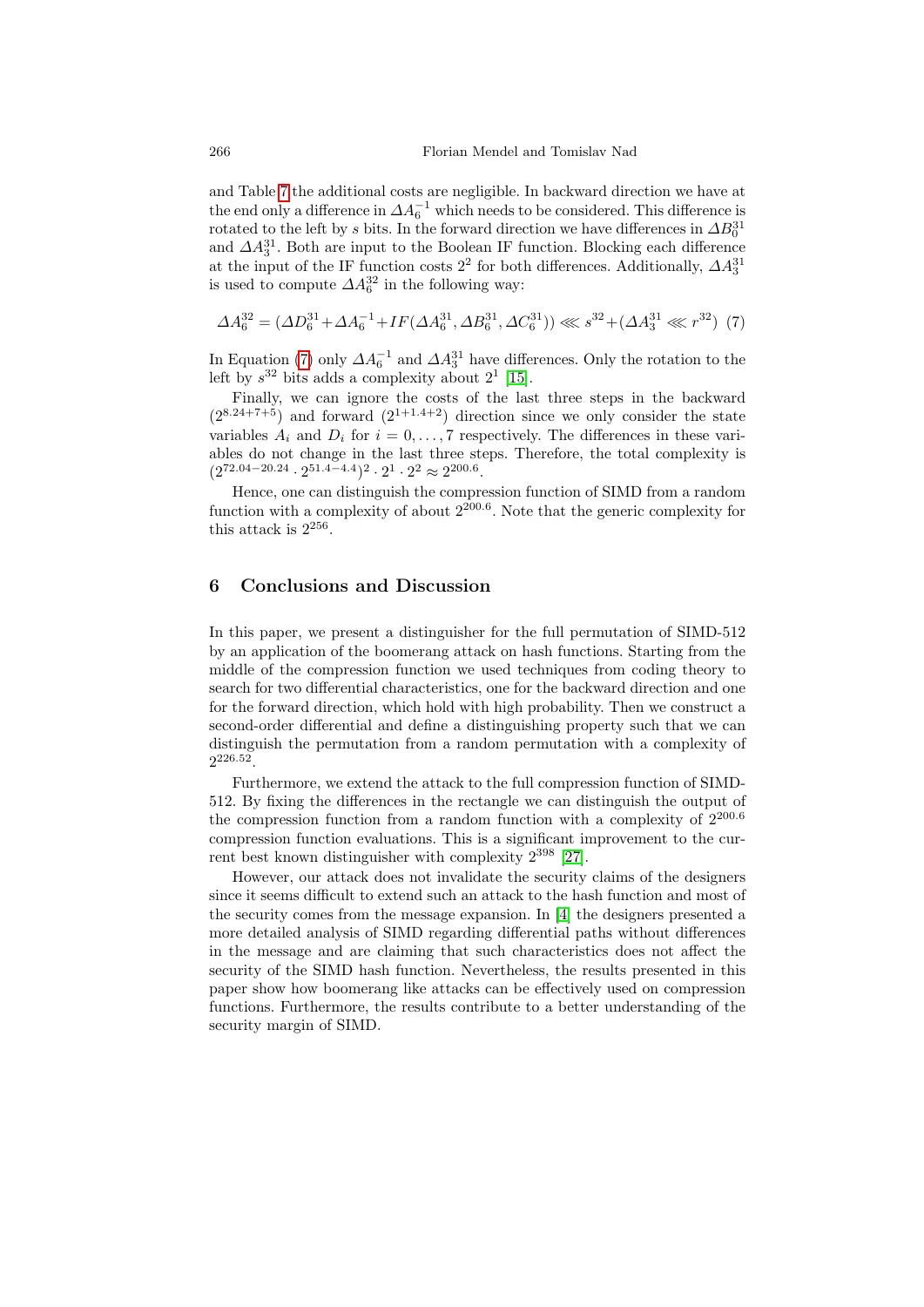#### Acknowledgments

The work in this paper has been supported by the European Commission under contract ICT-2007-216646 (ECRYPT II) and by the Austrian Science Fund (FWF, project P21936).

## <span id="page-12-3"></span>References

- 1. Alex Biryukov, Dmitry Khovratovich, and Ivica Nikolić. Distinguisher and Related-Key Attack on the Full AES-256. In Shai Halevi, editor, CRYPTO, volume 5677 of LNCS, pages 231–249. Springer, 2009.
- <span id="page-12-2"></span><span id="page-12-0"></span>2. Alex Biryukov, Mario Lamberger, Florian Mendel, and Ivica Nikolic. Second-Order Differential Collisions for Reduced SHA-256. In ASIACRYPT, 2011. Io appear.
- <span id="page-12-7"></span>3. Alex Biryukov, Ivica Nikolic, and Arnab Roy. Boomerang Attacks on BLAKE-32. In Antoine Joux, editor, FSE, volume 6733 of LNCS, pages 218–237. Springer, 2011.
- <span id="page-12-8"></span>4. Charles Bouillaguet, Pierre-Alain Fouque, and Gatan Leurent. Security Analysis of SIMD. Cryptology ePrint Archive, Report 2010/323, 2010.
- 5. Ivan Damgård. A Design Principle for Hash Functions. In Gilles Brassard, editor,  $CRYPTO$ , volume 435 of  $LNCS$ , pages 416–427. Springer, 1989.
- <span id="page-12-4"></span>6. Itai Dinur and Adi Shamir. Cube Attacks on Tweakable Black Box Polynomials. In Antoine Joux, editor, EUROCRYPT, volume 5479 of LNCS, pages 278–299. Springer, 2009.
- <span id="page-12-6"></span>7. Henri Gilbert and Thomas Peyrin. Super-Sbox Cryptanalysis: Improved Attacks for AES-Like Permutations. In Seokhie Hong and Tetsu Iwata, editors, FSE, volume 6147 of LNCS, pages 365–383. Springer, 2010.
- <span id="page-12-5"></span>8. Przemyslaw Sokolowski Ivica Nikolić, Josef Pieprzyk and Ron Steinfeld. Rotational Cryptanalysis of (Modified) Versions of BMW and SIMD. Available online, 2010.
- 9. Antoine Joux and Thomas Peyrin. Hash Functions and the (Amplified) Boomerang Attack. In Alfred Menezes, editor, CRYPTO, volume 4622 of LNCS, pages 244– 263. Springer, 2007.
- <span id="page-12-10"></span><span id="page-12-1"></span>10. Lars R. Knudsen. Truncated and Higher Order Differentials. In Bart Preneel, editor, FSE, volume 1008 of LNCS, pages 196–211. Springer, 1994.
- 11. Xuejia Lai. Higher order derivatives and differenti[al cryp](http://csrc.nist.gov/groups/ST/hash/sha-3/Round2/submissions_rnd2.html)tanalysis. In Richard [Blahut, Daniel Costello Jr., Ueli Maurer, and Thomas](http://csrc.nist.gov/groups/ST/hash/sha-3/Round2/submissions_rnd2.html) Mittelholzer, editors, Communications and Cryptography, pages 227–233. Kluwer, 1992.
- <span id="page-12-11"></span>12. Mario Lamberger and Florian Mendel. Higher-Order Differential Attack on Reduced SHA-256. Cryptology ePrint Archive, Report 2011/037, 2011.
- 13. Gaëtan Leurent, Charles Bouillaguet, and Pierre-Alain Fouque. SIMD Is a Message Digest. Submission to NIST (Round 2), September 2009. Available online: http: //csrc.nist.gov/groups/ST/hash/sha-3/Round2/submissions\_rnd2.html.
- <span id="page-12-9"></span>14. Stefan Lucks. A Failure-Friendly Design Principle for Hash Functions. In Bimal K. Roy, editor, ASIACRYPT, volume 3788 of LNCS, pages 474–494. Springer, 2005.
- 15. Florian Mendel and Tomislav Nad. A Distinguisher for the Compression Function of SIMD-512. In Bimal K. Roy and Nicolas Sendrier, editors, INDOCRYPT, volume 5922 of LNCS, pages 219–232. Springer, 2009.
- 16. Florian Mendel, Thomas Peyrin, Christian Rechberger, and Martin Schläffer. Improved Cryptanalysis of the Reduced Grøstl Compression Function, ECHO Permutation and AES Block Cipher. In Michael J. Jacobson Jr., Vincent Rijmen, and Reihaneh Safavi-Naini, editors, Selected Areas in Cryptography, volume 5867 of LNCS, pages 16–35. Springer, 2009.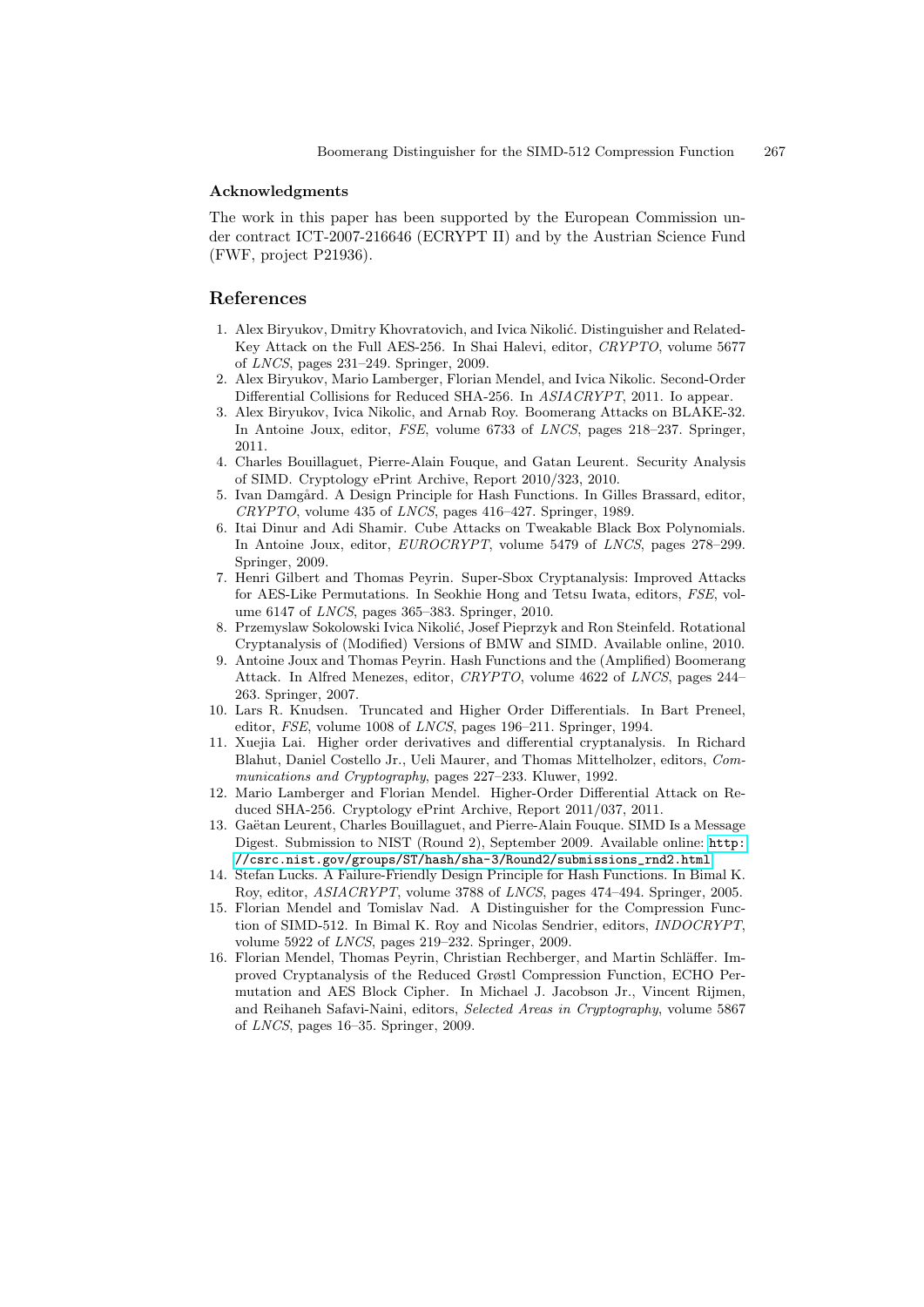- <span id="page-13-6"></span><span id="page-13-5"></span><span id="page-13-1"></span>17. Florian Mendel, Christian Rechberger, Martin Schläffer, and Søren S. Thomsen. The Rebound Attack: Cryptanalysis of Reduced Whirlpool and Grøstl. In Orr [Dunkelman, editor,](http://www.iaik.tugraz.at/content/research/krypto/codingtool/) FSE, volume 5665 of LNCS, pages 260–276. Springer, 2009.
- <span id="page-13-0"></span>18. Ralph C. Merkle. One Way Hash Functions and DES. In Gilles Brassard, editor, CRYPTO, volume 435 of LNCS, pages 428–446. Springer, 1989.
- 19. Sean Murphy. The return [of the cryptographic boomerang.](http://csrc.nist.gov/groups/ST/hash/sha-3/index.html) IEEE Transactions on [Inform](http://csrc.nist.gov/groups/ST/hash/sha-3/index.html)ation Theory, 57(4):2517–2521, 2011.
- 20. Tomislav Nad. The CodingTool Library. Workshop on Tools for Cryptanalysis 2010, 2010. http://www.iaik.tugraz.at/content/research/krypto/ codingtool/.
- <span id="page-13-4"></span><span id="page-13-3"></span>21. National Institute of Standards and Technology. Cryptographic Hash Algorithm Competition, November 2007. Available online: http://csrc.nist.gov/groups/ ST/hash/sha-3/index.html.
- <span id="page-13-7"></span>22. Vincent Rijmen and Elisabeth Oswald. Update on SHA-1. In Alfred Menezes, editor, CT-RSA, volume 3376 of LNCS, pages 58–71. Springer, 2005.
- 23. Michael Vielhaber. Breaking ONE.FIVIUM by AIDA an Algebraic IV Differential Attack. Cryptology ePrint Archive, Report 2007/413, 2007.
- 24. David Wagner. The Boomerang Attack. In Lars R. Knudsen, editor, FSE, volume 1636 of LNCS, pages 156–170. Springer, 1999.
- <span id="page-13-2"></span>25. Xiaoyun Wang, Yiqun Lisa Yin, and Hongbo Yu. Finding Collisions in the Full SHA-1. In Victor Shoup, editor, CRYPTO, volume 3621 of LNCS, pages 17–36. Springer, 2005.
- 26. Xiaoyun Wang and Hongbo Yu. How to Break MD5 and Other Hash Functions. In Ronald Cramer, editor, EUROCRYPT, volume 3494 of LNCS, pages 19–35. Springer, 2005.
- 27. Hongbo Yu and Xiaoyun Wang. Cryptanalysis of the Compression Function of SIMD. In Udaya Parampalli and Philip Hawkes, editors, ACISP, volume 6812 of LNCS, pages 157–171. Springer, 2011.

# A Differential Characteristics for the Forward and Backward Direction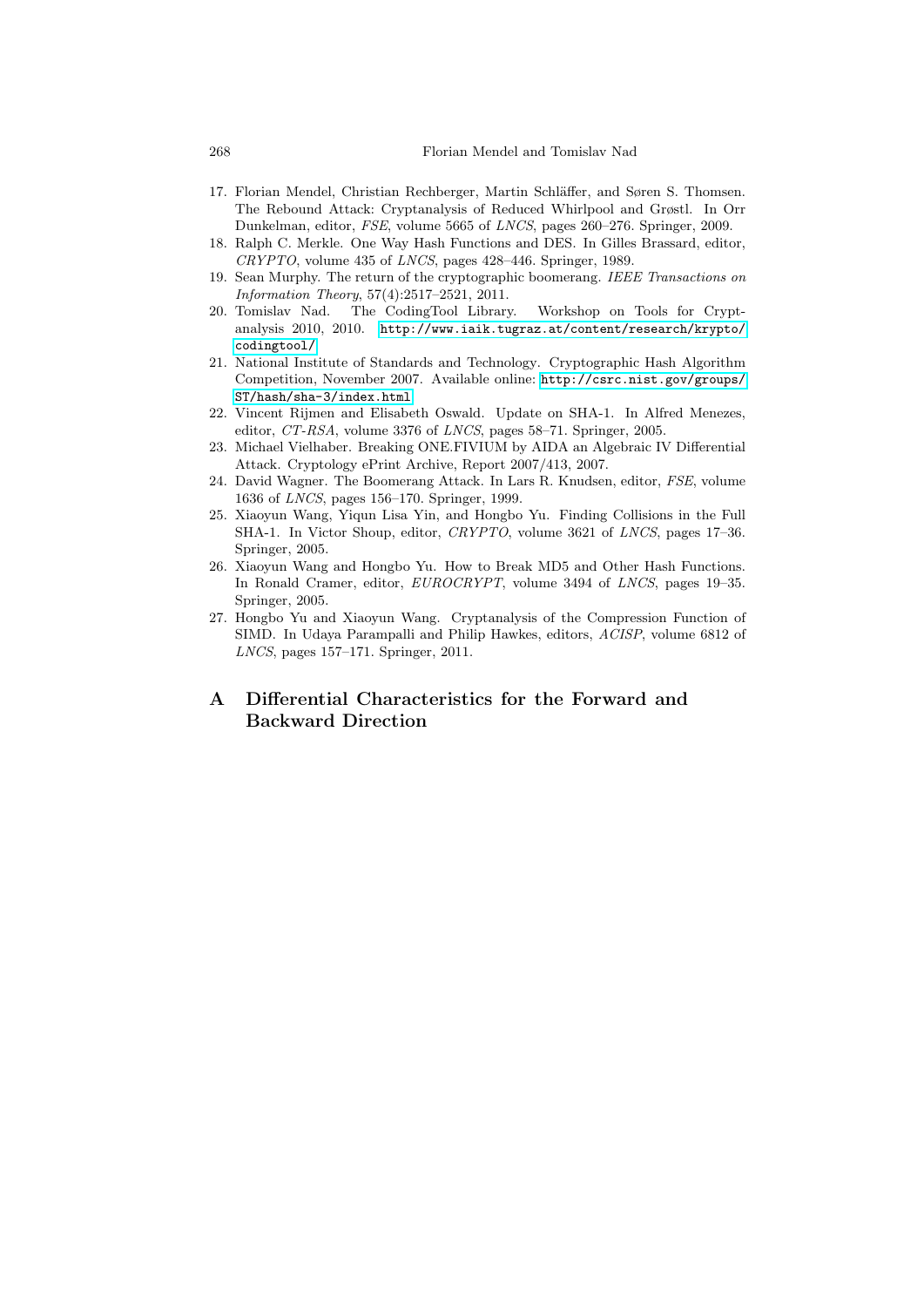| )<br>$\overline{a}$                      |
|------------------------------------------|
| $\sim$ $\sim$ $\sim$<br>$100 \t{cm}$     |
| $\overline{\phantom{a}}$                 |
| l<br>とりり                                 |
|                                          |
| atata at atan                            |
| ;<br>;<br>;<br>j                         |
| i<br>S<br>l                              |
| ֧֖֖֖֖֧֚֚֚֚֚֚֚֚֚֚֚֚֚֚֚֚֚֚֚֚֚֚֚֝֓ <b>֓</b> |
|                                          |
| <b>This 2</b><br>$\frac{1}{2}$           |

<span id="page-14-0"></span>

| step            | state                                                                                                                                                                           | probability        |
|-----------------|---------------------------------------------------------------------------------------------------------------------------------------------------------------------------------|--------------------|
| $\overline{1}$  | $D_0: -28, \Delta D_3: -7, \Delta B_5: -12, \Delta C_5: +4, \Delta A_6: +3, \Delta C_6: +25, \Delta C_7: +5, \Delta D_7: -15$                                                   |                    |
| 0               | $\Delta A_0$ : -19, $\Delta A_3$ : -30, $\Delta C_5$ : -12, $\Delta D_5$ : +4, $\Delta B_6$ : +6, $\Delta D_6$ : +25, $\Delta D_7$ : +5                                         | $2^{-8.24}$        |
|                 | $\Delta B_0: -10, \Delta B_3: -21, \Delta D_5: -12, \Delta C_6: +6, \Delta A_7: +22$                                                                                            | $2^{-7}$           |
| Z               | $\Delta C_0$ : $-10$ , $\Delta C_3$ : $-21$ , $\Delta D_6$ : $+6$ , $\Delta B_7$ : $+7$                                                                                         | $2^{-5}$           |
| S               | $\Delta D_0$ : $-10, \Delta D_3$ : $-21, \Delta A_6$ : $+9, \Delta C_7$ : $+7$                                                                                                  | $2^{-4}$           |
| 4               | $\Delta A_0: -1, \Delta B_6: +12, \Delta D_7: +7$                                                                                                                               | $2^{-4}$           |
| S               | $\Delta B_0: -24, \Delta C_6: +12$                                                                                                                                              | $2^{-3}$           |
| 6               | $\Delta C_0$ : $-24, \Delta D_6$ : $+12$                                                                                                                                        | $2^{-2}$           |
| Ņ               | $\Delta D_0: -24, \Delta A_6: +15$                                                                                                                                              | $2^{-2}$           |
| $^{\infty}$     | $\Delta B_6$ : $+11$                                                                                                                                                            | $2^{-2}$           |
| 0               | $\Delta C_6$ : +11                                                                                                                                                              | $\frac{1}{2}$      |
| $\Xi$           | $\Delta D_6$ : +11                                                                                                                                                              | $_{2}^{-1}$        |
| $\Box$          | $\Delta A_6 : +7$                                                                                                                                                               | $2^{-1}$           |
| $\overline{12}$ | $\Delta A_1$ : +3, $\Delta B_6$ : +3                                                                                                                                            | $2^{-2}$           |
| $\mathbf{r}$    | $\Delta B_1$ : +22, $\Delta A_5$ : +22, $\Delta C_6$ : +3                                                                                                                       | $2^{\mathrm{-}3}$  |
| $\overline{14}$ | $\Delta C_1$ : +22, $\Delta A_4$ : +12, $\Delta B_5$ : +12, $\Delta D_6$ : +3                                                                                                   | $2^{-4}$           |
| $\frac{5}{1}$   | $\Delta D_1$ : $+22, \Delta A_2$ : $+19, \Delta B_4$ : $+19, \Delta C_5$ : $+12, \Delta A_6$ : $+31$                                                                            | $2^{-5.4}\,$       |
| $\frac{6}{1}$   | $\Delta A_0$ : +16, $\Delta A_1$ : +31, $\Delta B_2$ : +16, $\Delta A_4$ : +28, $\Delta C_4$ : +19, $\Delta D_5$ : +12, $\Delta B_6$ : +28                                      | $2^{-7.4}$         |
| $\overline{11}$ | $\Delta B_0$ : +25, $\Delta B_1$ : +8, $\Delta A_2$ : +8, $\Delta C_2$ : +16, $\Delta A_3$ : +25, $\Delta B_4$ : +19, $\Delta A_5$ : +27, $\Delta C_6$ : +28, $\Delta A_7$ : +5 | $2^{\mathrm{-10}}$ |